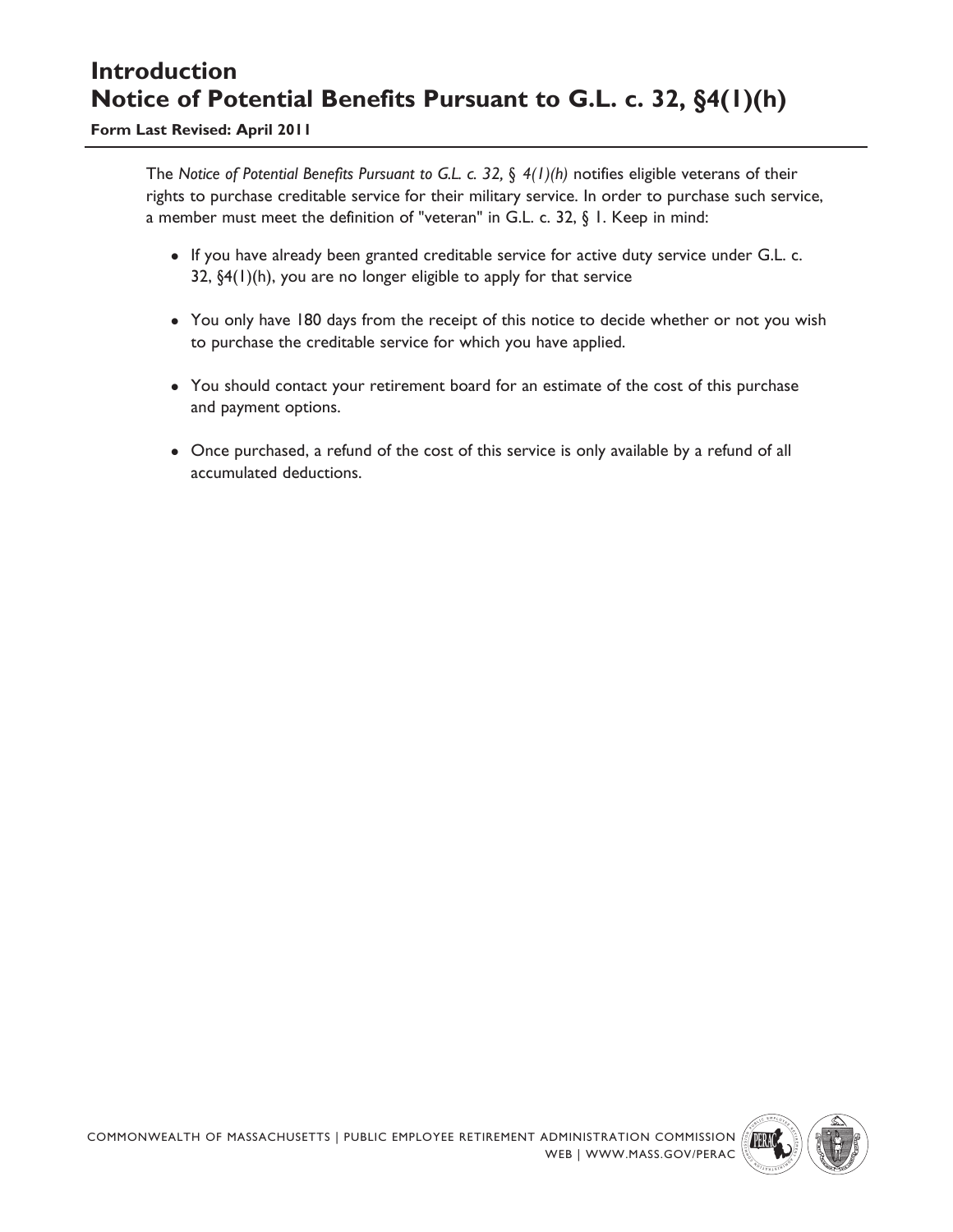# **Notice of Potential Benefits Pursuant to G.L. c. 32, §4(1)(h)**

**Form Last Revised: April 2011**

| <b>Retirement</b>                       | Southbridge Retirement Board                              |
|-----------------------------------------|-----------------------------------------------------------|
| <b>Board: Please</b>                    | 41 Elm Street                                             |
| and phone<br>number here. $\rightarrow$ | place your address Southbridge, MA 01550<br>1508-765-4903 |

 G.L. c. 32, § 4(1)(h) grants eligible honorably-discharged veterans the right to purchase up to four years to add to their creditable service as a member of a retirement system due to service in the armed forces of the United States.

## State Veteran Status Eligibility

To be eligible for veterans' benefits, one must be a "veteran" or a dependent of a "veteran" under M.G.L. c. 4, sec. 7, cl. 43rd as amended by the Acts of 2005, ch. 130. See below for service requirements and exceptions.

| <b>Era of Service</b> | <b>Dates</b>       | <b>Requirement for Veteran Status</b>                                         |  |  |
|-----------------------|--------------------|-------------------------------------------------------------------------------|--|--|
| <b>WWI</b>            | 6-Apr-1917         | 90 days of active duty service, one (1) day during "wartime" and a last dis-  |  |  |
|                       | <b>II-Nov-1918</b> | charge or release under honorable conditions.                                 |  |  |
| <b>PEACETIME</b>      | 12-Nov-1918        | 180 days of regular active duty service and a last discharge or release under |  |  |
|                       | 15-Sep-1940        | honorable conditions.                                                         |  |  |
| <b>WWII</b>           | 16-Sep-1940        | 90 days of active duty service, one (1) day during "wartime" and a last dis-  |  |  |
| (Merchant Marine:     | 25-Jul-1947        | charge or release under honorable conditions.                                 |  |  |
| 7-Dec-1941 through    |                    |                                                                               |  |  |
| 31-Dec-1946)          |                    |                                                                               |  |  |
| <b>PEACETIME</b>      | 26-Jul-1947        | 180 days of regular active duty service and a last discharge or release under |  |  |
|                       | 24-Jun-1950        | honorable conditions.                                                         |  |  |
| <b>KOREA</b>          | 25-Jun-1950        | 90 days of active duty service, one (1) day during "wartime" and a last dis-  |  |  |
|                       | 31-Jan-1955        | charge or release under honorable conditions.                                 |  |  |
| Korean Defense        | 28-Jul-1954        | 90 days of active duty service, last discharge under honorable conditions     |  |  |
| Service Medal         | (to be deter-      | and the Korean Defense Service Medal.                                         |  |  |
|                       | mined later)       |                                                                               |  |  |
| <b>VIETNAM I</b>      | I-Feb-1955         | 180 days of regular active duty service and a last discharge or release under |  |  |
|                       | 4-Aug-1964         | honorable conditions.                                                         |  |  |
| <b>VIETNAM II</b>     | 5-Aug-1964         | 90 days of active duty service, one (1) day during "wartime" and a last dis-  |  |  |
|                       | 7-May-1975         | charge or release under honorable conditions.                                 |  |  |
| <b>PEACETIME</b>      | 8-May-1975         | 180 days of regular active duty service and a last discharge or release under |  |  |
|                       | I-Aug-1990         | honorable conditions.                                                         |  |  |
|                       |                    |                                                                               |  |  |
| Lebanon Campaign*     | 25-Aug-1982        | 90 days of active duty service, one (1) day during "wartime" and a last dis-  |  |  |
|                       | (to be deter-      | charge or release under honorable conditions.                                 |  |  |
|                       | mined later)       |                                                                               |  |  |
| Grenada Campaign*     | 25-Oct-1983        | 90 days of active duty service, one (1) day during "wartime" and a last dis-  |  |  |
|                       | 15-Dec-1983        | charge or release under honorable conditions.                                 |  |  |

(Chart continues on next page.)

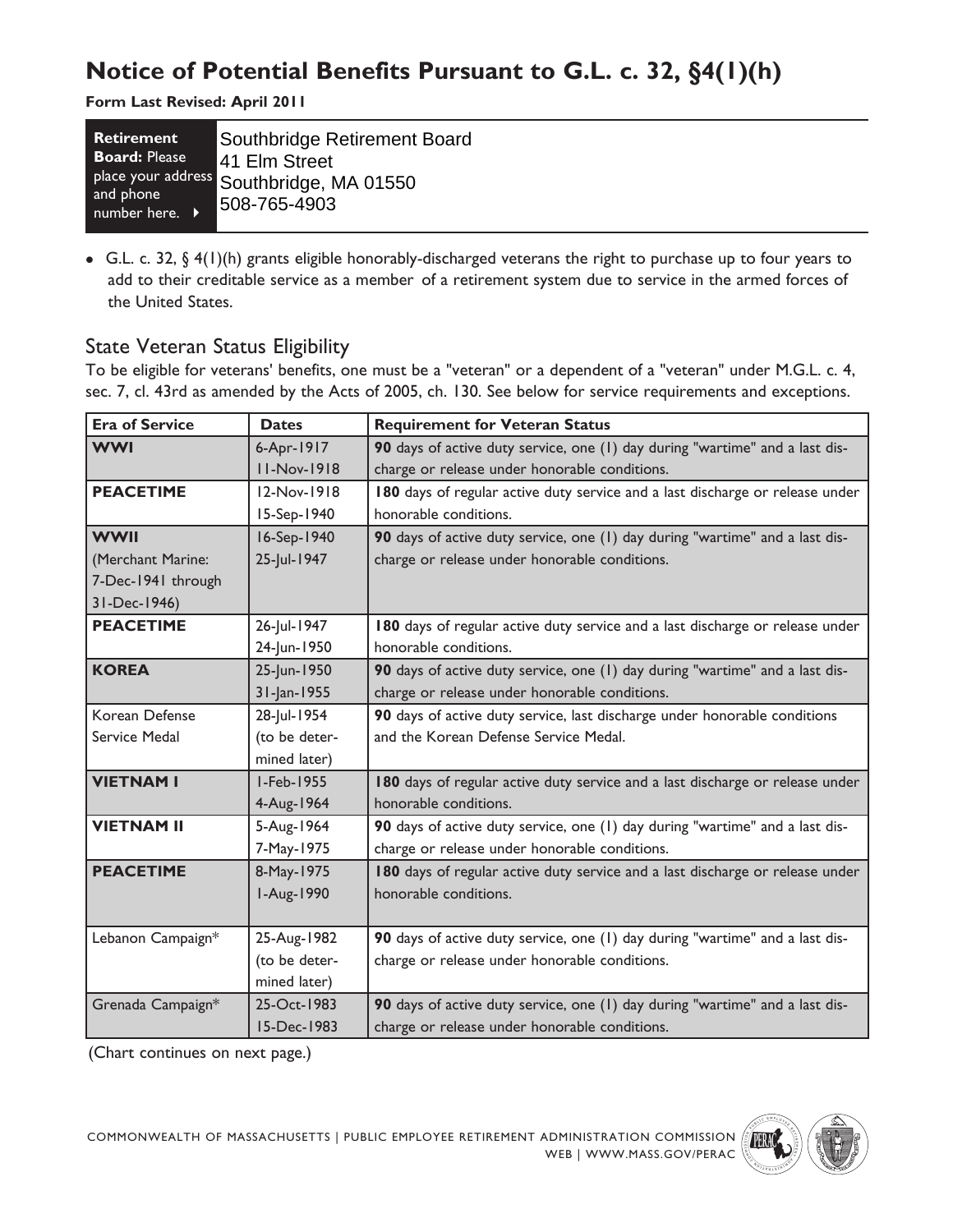| Panama Campaign*    | 20-Dec-1989<br>31-Jan-1990                    | 90 days of active duty service, one (1) day during "wartime" and a last dis-<br>charge or release under honorable conditions. |
|---------------------|-----------------------------------------------|-------------------------------------------------------------------------------------------------------------------------------|
| <b>PERSIAN GULF</b> | $2-Aug-1990$<br>(to be deter-<br>mined later) | 90 days of active duty service, one (1) day during "wartime" and a<br>last discharge or release under honorable conditions.   |

\*Naval and Marine DD214 must indicate Expeditionary Medal. All DD214's must specify campaign: Lebanon, Granada, or Panama.

For GUARD MEMBERS to qualify they must have 180 days and have been activated under Title 10 of the U.S. Code -OR- Members who were activated under Title 10 or Title 32 of the U.S. Code or Massachusetts General Laws, chapter 33, sections 38, 40, and 41 must have 90 days, at least one of which was during wartime, per the above chart.

For RESERVISTS to qualify, they must have been called to regular active duty, at which point their eligibility can be determined by the above chart.

### Training Duty Exception

Active duty service in the armed forces shall not include active duty for training in the Army or Air National Guard or active duty for training as a Reservist in the Armed Forces of the United States.

### Minimum Service Exception (for Death or Disability)

It is not necessary that an applicant have completed the minimum service for wartime or peacetime campaign if he/she served some time in the campaign and was awarded the Purple Heart, or suffered a service-connected disability per the Discharge Certificate, or died in the service under honorable conditions.

#### **Application**

To the Southbridge Retirement Board: Southbridge

I respectfully request creditable service for my active service in the armed forces of the United States and Active Reserve or National Guard under the provisions of G.L. c. 32,  $\S$  4(1)(h).

| Name (Print)      | Social Security #<br>Phone # |                             |
|-------------------|------------------------------|-----------------------------|
| <b>Address</b>    |                              |                             |
| Governmental Unit | Date of Last Membership      | Date of Honorable Discharge |

I sign this application under the pains and penalties of perjury. I affirm that the information presented in this application is correct, complete and accurately presented. I understand that giving false or incomplete information may subject me to the loss of my benefits as well as civil and criminal penalties.

Member's Signature **Example 20** and the Date  $\Box$